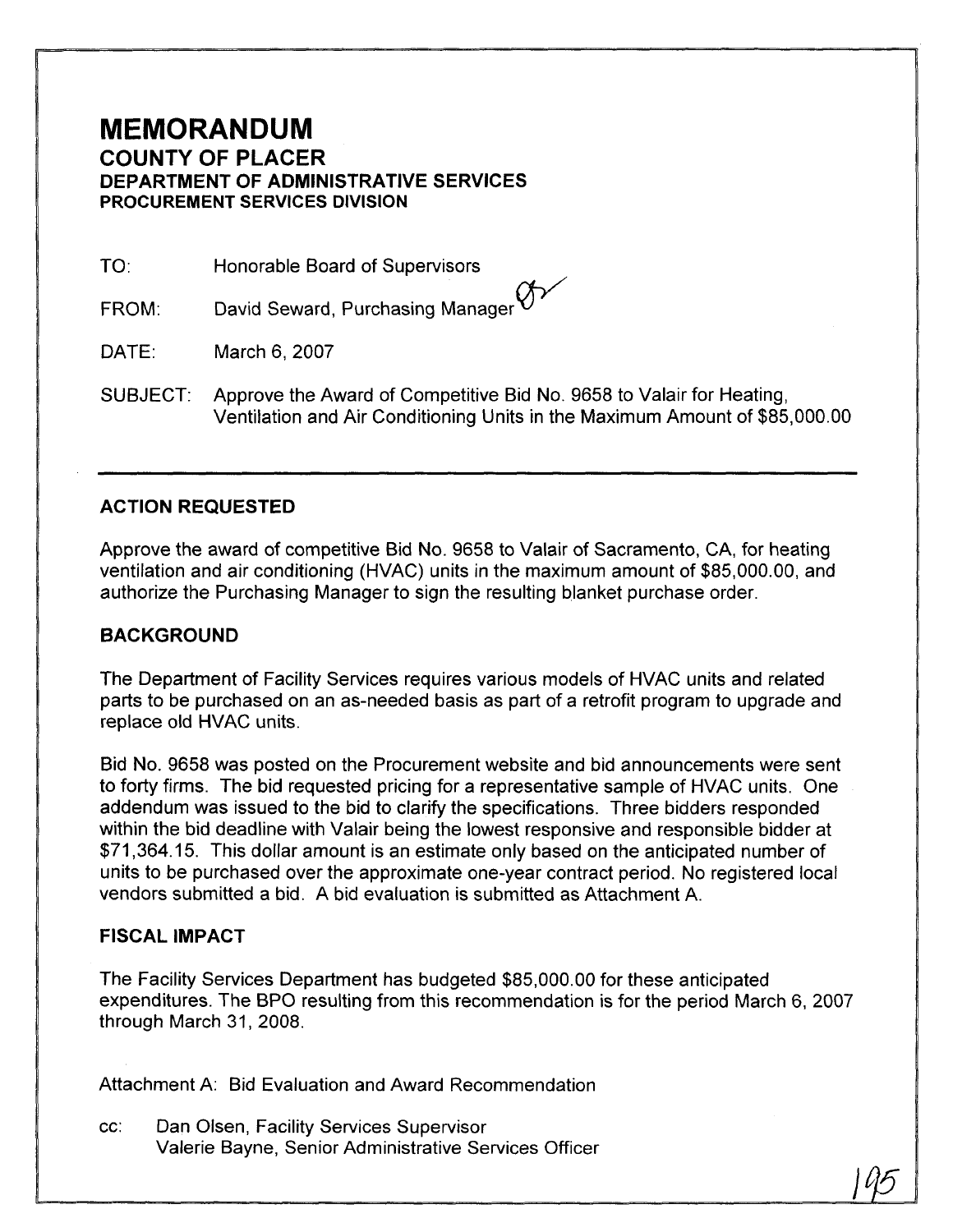|                                              |           |                                                                                                                                                   | <b>BID EVA</b> | <b>LUATION &amp; AWARD RECOMMENDATION</b><br>COUNTY OF PLACER, AUBURN, CA                                                                                    |                                                                                                                                                                |                                                                                                                                                        |
|----------------------------------------------|-----------|---------------------------------------------------------------------------------------------------------------------------------------------------|----------------|--------------------------------------------------------------------------------------------------------------------------------------------------------------|----------------------------------------------------------------------------------------------------------------------------------------------------------------|--------------------------------------------------------------------------------------------------------------------------------------------------------|
| Bid No.<br>Title:                            | Due Date: | <b>HVAC Units</b><br>2/5/07<br>9658                                                                                                               |                | <b>Estimated Award Date:</b><br>Buyer Name:<br>Phone:                                                                                                        | 530-889-4255<br>Bob Bigney<br>3/6/07                                                                                                                           |                                                                                                                                                        |
|                                              |           | LVP Certified? (1)<br>Invoice Terms <sup>(2)</sup><br>Delivery Time<br><b>City/State</b><br>Telephone<br><b>FOB</b><br>Name of Firm<br>Fax Number |                | <b>American Chiller Service</b><br>Destination, Freight Prepaid<br>40 Calendar Days ARO<br>Rancho Cordova, CA<br>916-457-7800<br>916-731-8100<br>Net 30<br>ž | Destination, Freight Prepaid<br><b>Beutler Corporation</b><br>45 Calendar Days ARO<br>McClellan, CA<br>916-646-2263<br>916-646-2222<br>Net 30<br>$\frac{1}{2}$ | Destination, Freight Prepaid<br>45 Calendar Days ARO<br>1% 10th, Net 25th<br>Sacramento, CA<br>916-387-3070<br>916-387-3000<br>Valair<br>$\frac{1}{2}$ |
| tem<br>$\frac{\dot{\mathsf{Q}}}{\mathsf{Z}}$ |           | <b>Item Description</b>                                                                                                                           | đ              | Unit Price                                                                                                                                                   | <b>Unit Price</b>                                                                                                                                              | Unit Price                                                                                                                                             |
|                                              |           | 3 Ton; 60,000 Btuh; 208 Volt, Single Phase<br>Carrier 48XP036 Performance 13 or Equal;                                                            |                | 3,683.00                                                                                                                                                     | 2,961.25                                                                                                                                                       | 2,424.00                                                                                                                                               |
|                                              |           | Carrier 48XP036 Performance 13 or equal;<br>3 Ton; 60,000 Btuh; 208 Volt, Three Phase                                                             |                | 3,737.00                                                                                                                                                     | 3,004.95                                                                                                                                                       | 2,613.00                                                                                                                                               |
|                                              |           | Carrier 48XP036 Performance 13 or Equal;<br>3 Ton; 90,000 Btuh; 208 Volt, Single Phase                                                            |                | 3,733.00                                                                                                                                                     | 3,001.50                                                                                                                                                       | 2,456.00                                                                                                                                               |
|                                              |           | 3 Ton; 90,000 Btuh; 208 Volt, Three Phase<br>Carrier 48XP036 Performance 13 or equal;                                                             |                | 3,787.00                                                                                                                                                     | 3,045.20                                                                                                                                                       | 2,648.00                                                                                                                                               |
|                                              |           | Carrier 48XP048 Performance 13 or Equal;<br>4 Ton; 90,000 Btuh; 208 Volt, Single Phase                                                            |                | 4,182.00                                                                                                                                                     | 3,362.60                                                                                                                                                       | 2,752.00                                                                                                                                               |
|                                              |           | Carrier 48XP048 Performance 13 or Equal;<br>4 Ton; 90,000 Btuh; 208 Volt, Three Phase                                                             |                | 4,248.00                                                                                                                                                     | 3,415.50                                                                                                                                                       | 2,970.00                                                                                                                                               |
|                                              |           | 4 Ton; 115,000 Btuh; 208 Volt, Single Phase<br>Carrier 48XP048 Performance 13 or Equal;                                                           |                | 4,249.00                                                                                                                                                     | 3,416.65                                                                                                                                                       | 2,796.00                                                                                                                                               |
|                                              |           |                                                                                                                                                   |                |                                                                                                                                                              |                                                                                                                                                                |                                                                                                                                                        |

Placer County Bid No. 9658

Page 1 of 3

Attachment A